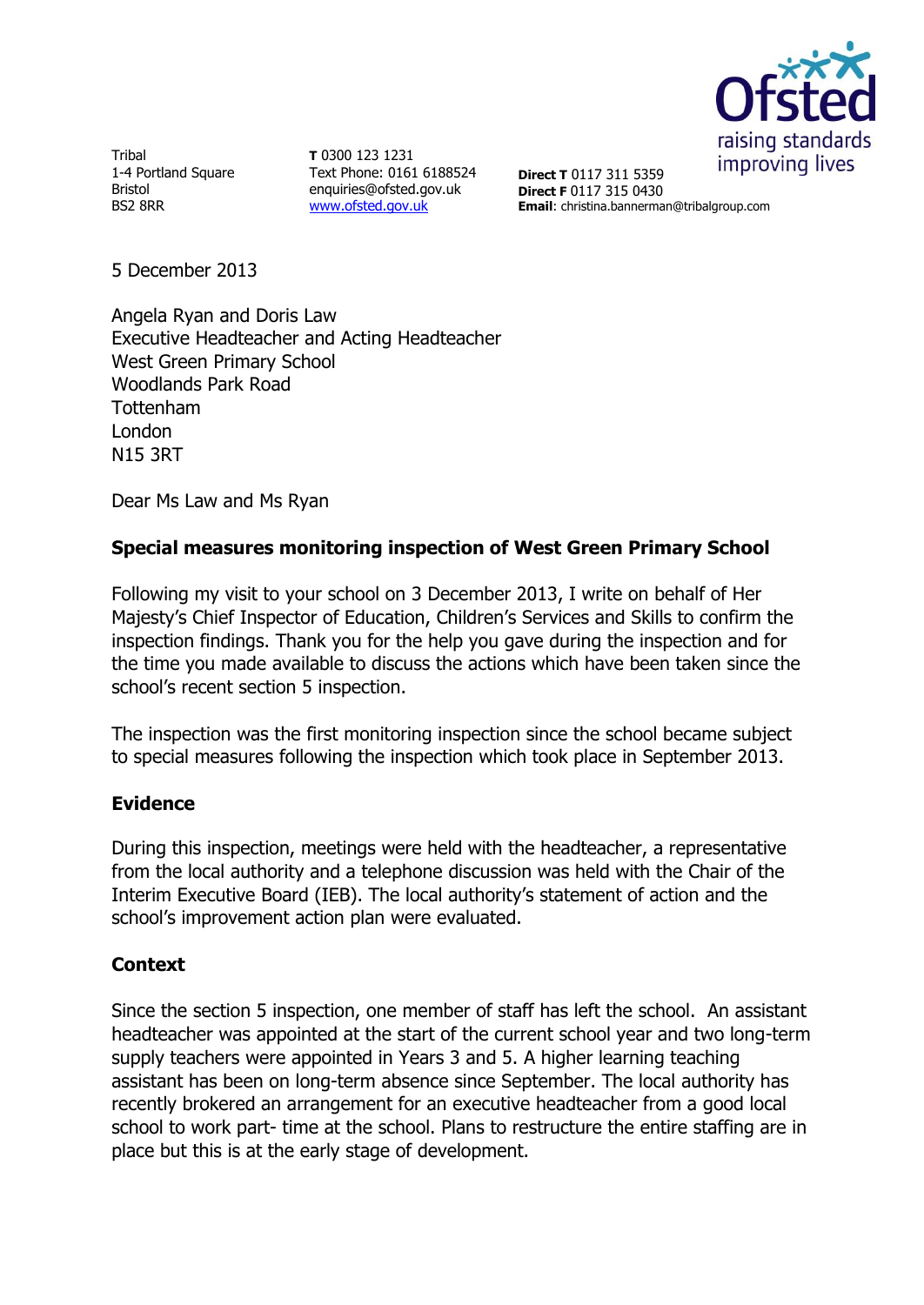

## **The quality of leadership and management at the school**

Senior leaders including the governing body have been forthright in recognising that school improvement from a low base can only be secured if there is strategic leadership and management. Consequently, the appointment of the executive headteacher and the team work with the acting headteacher have led to the development of better systems to improve teaching. The improvement plan is very much focused on developing teachers' understanding of the craft of good teaching to accelerate pupils' progress. The plan also concentrates on using information on pupils' learning to assess their progress accurately and match support and work to their needs. Staff are in no doubt about what is required, primarily as non-negotiable teaching skills, linked to the Teachers' Standards, have been discussed and issued to all teachers. In addition, monitoring of teaching and learning is regular and supplemented by a good range of support packages to develop teaching. All of this work is now linked to pupil progress meetings and feedback. These are designed to increase accountability and ensure that staff take full responsibility for pupils' progress. For the first time, staff are reportedly more aware of pupils' starting points and have demonstrated an understanding of what pupils could achieve if there is consistently good quality teaching. The school's data show that since the section 5 inspection, these actions have resulted in much better teaching across the school. This has been possible because of the clarity of direction and the executive headteacher has been forthright about the consequences if pupils' achievement does not improve. Resources to improve reading, writing and numeracy skills have been selected but these are not yet fully in place. In addition, role models as mentors are reportedly working well with boys to improve their attitudes to learning and reading skills.

The IEB, as reported in the section 5 report, continues to use its expert knowledge of education, human resources and finance to hold the school to account. The board has increased its strategic direction of the school by matching the expertise of each governor to specific priorities and areas for development. This move means that they are using their expertise to provide advice and support when challenging the school. For instance, they have taken steps to ensure that human resources are well managed. Governors indicate their commitment and determination not to be distracted from the priority to improve pupils' achievement.

The local authority has increased its involvement in the school and is providing a range of good support for the school. Senior officers are involved in challenging the school regularly at the project board meetings. The plan of action accurately identifies the authority's expectations of progress but there is not enough attention on quantifying the success criteria and milestones for improvement.